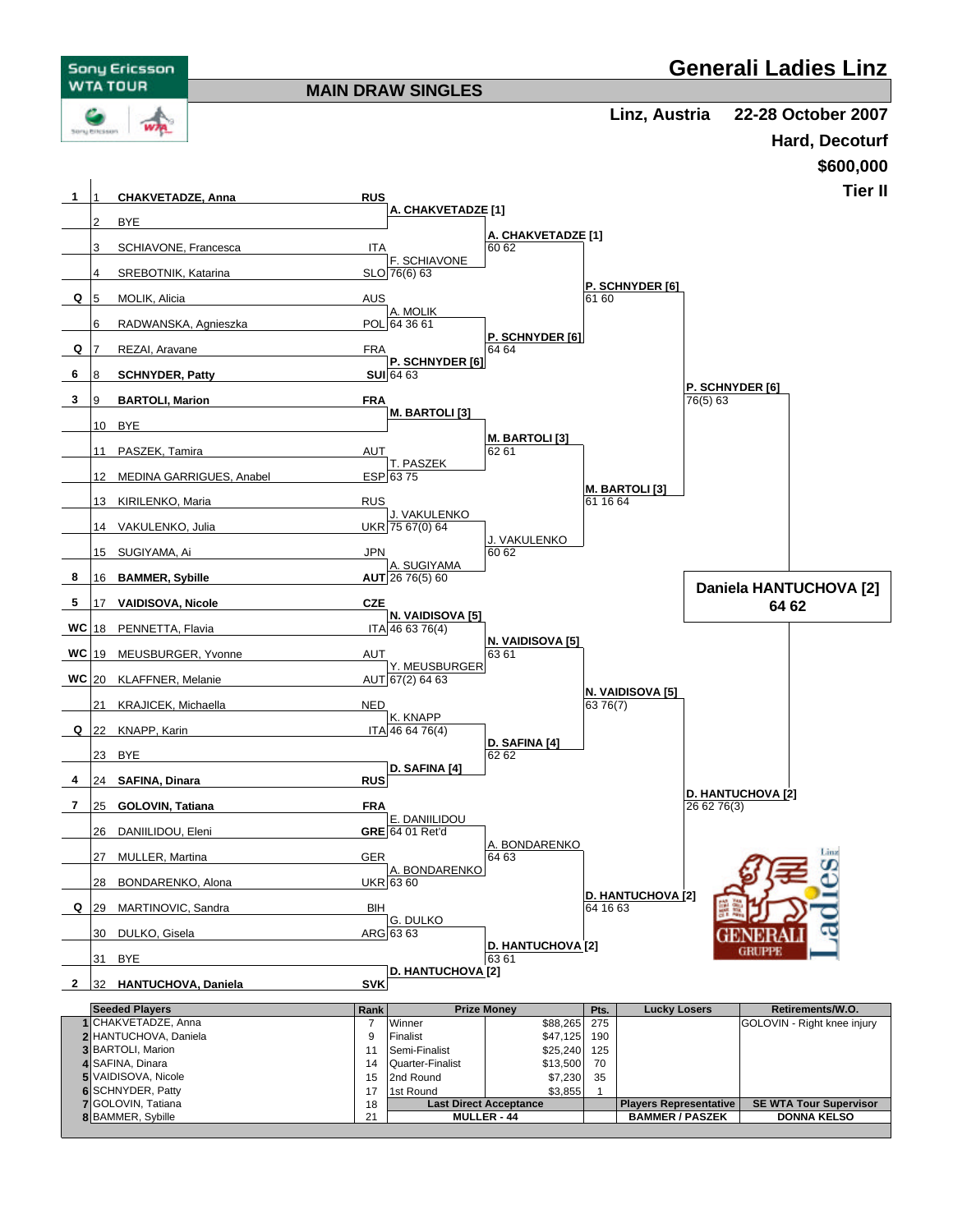

| <b>Seeded Plavers</b>                |    | Prize Money (Per Team)        |          | Pts.                         | <b>Alternates</b> | Retirements/W.O.                   |
|--------------------------------------|----|-------------------------------|----------|------------------------------|-------------------|------------------------------------|
| 1 BLACK, Cara / HUBER, Liezel        | 3  | Winner                        | \$27,730 | 275                          |                   | PENG - Right ankle injury          |
| 2 SREBOTNIK, Katarina / SUGIYAMA, Ai | 15 | Finalist                      | \$14.900 | 190                          |                   | DULKO - Upper respiratory illness  |
| 3 MOLIK, Alicia / SANTANGELO, Mara   | 16 | Semi-Finalist                 | \$7.970  | 125                          |                   | BONDARENKO, A - Right elbow injury |
| 4 PESCHKE, Kveta / STUBBS, Rennae    | 23 | Quarter-Finalist              | \$4.260  | 70                           |                   |                                    |
|                                      |    | <b>IFirst Round</b>           | \$2,275  |                              |                   |                                    |
|                                      |    |                               |          |                              |                   |                                    |
|                                      |    | <b>Last Direct Acceptance</b> |          | <b>Player Representative</b> |                   | Sony Ericsson WTA Tour Supervisor  |
|                                      |    | <b>JANS/ROSOLSKA - 156</b>    |          | <b>SFAR</b>                  |                   | <b>DONNA KELSO</b>                 |
|                                      |    |                               |          |                              |                   |                                    |